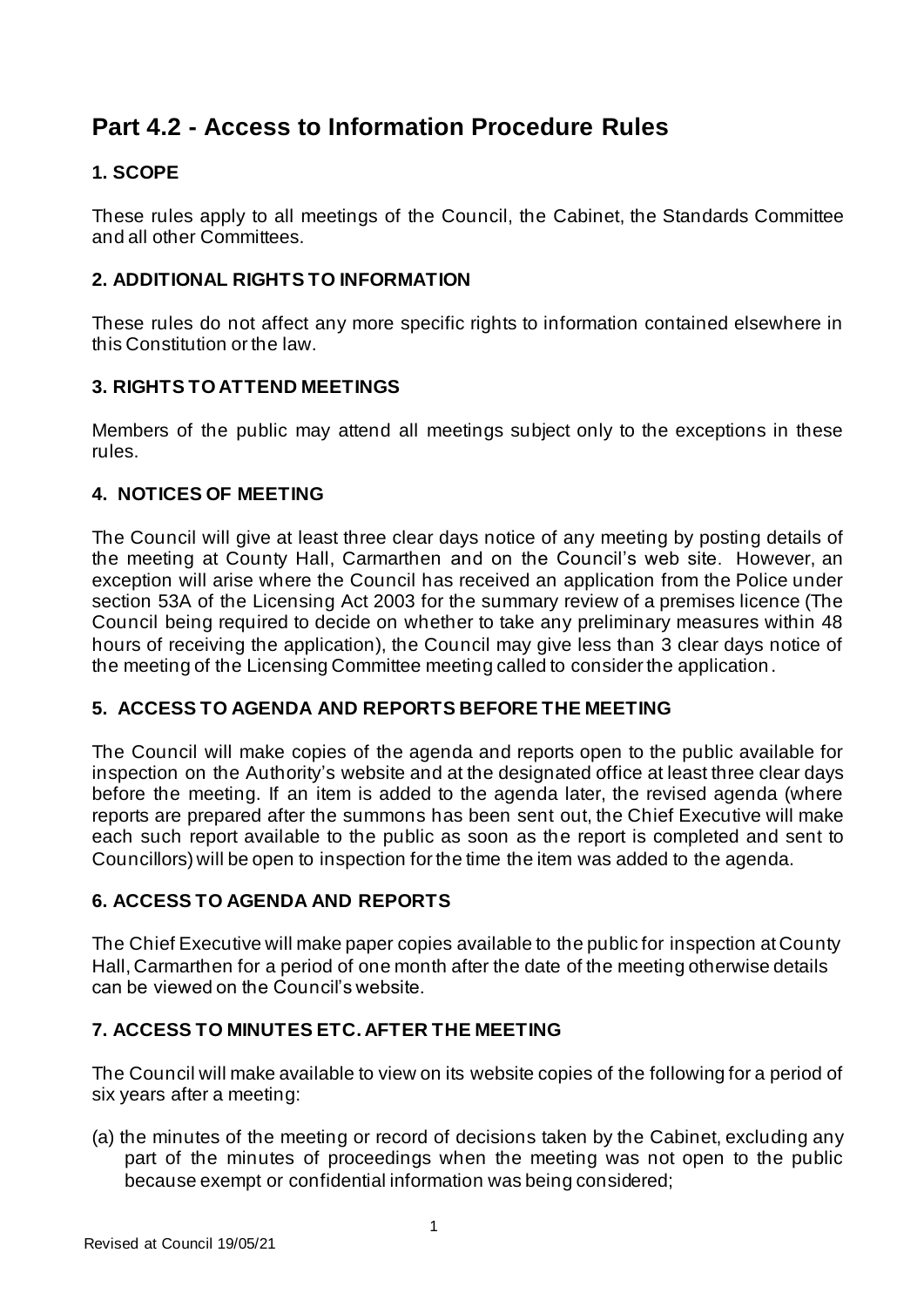- (b) a summary of any proceedings not open to the public where the minutes open to inspection would not provide a reasonably fair and coherent record;
- (c) the agenda for the meeting; and
- (d) reports relating to items when the meeting was open to the public.

### **8. BACKGROUND PAPERS**

#### **8.1 List of Background Papers**

The Chief Executive will set out in every report a list of those documents (called background papers) relating to the subject matter of the report which in his/her opinion:

- (a) disclose any facts or matters on which the report or an important part of the report is based; and
- (b) which have been relied on to a material extent in preparing the report but does not include published works or those which disclose exempt or confidential information (as defined in Rule 10).

#### **8.2 Public Inspection of Background Papers**

The Council will make available for public inspection for four years after the date of the meeting one copy of each of the documents on the list of background papers.

### **9. SUMMARY OF PUBLIC'S RIGHTS**

These rules constitute the written summary of the public's rights to attend meetings and to inspect and copy documents as required by Sections 100A – H and schedule 12A of the Local Government Act 1972.

Copies will be available to inspect by the public at County Hall, Carmarthen and on the Authority's website.

### **10**. **EXCLUSION OF ACCESS BY THE PUBLIC TO MEETINGS**

#### **10.1 Public and Private Meetings of the Cabinet**

The Cabinet may only make decisions in relation to its functions and conduct formal business in a properly constituted meeting that complies with Article 12 and these procedure rules. This does not prevent the Cabinet from holding informal deliberations in private, with or without officers present, but these meetings shall not take decisions.

### **10.2 Confidential Information – Requirement to Exclude the Public**

The public must be excluded from meetings whenever it is likely in view of the nature of the business to be transacted or the nature of the proceedings that confidential information would be disclosed.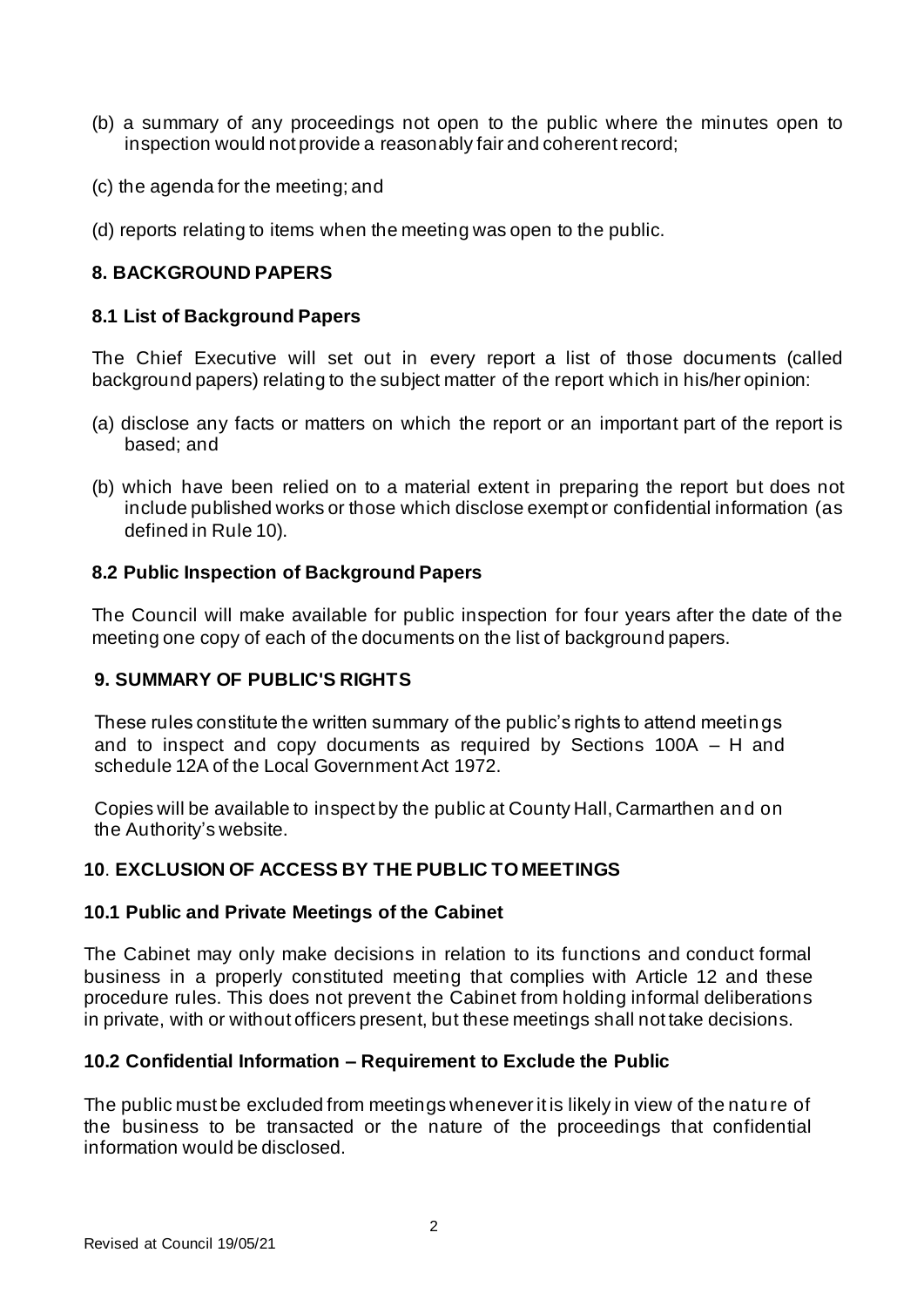# **10.3 Exempt Information – Discretion to Exclude the Public**

The public may be excluded from meetings whenever it is likely in view of the nature of the business to be transacted or the nature of the proceedings that exempt information would be disclosed.

Where the meeting will determine any person's civil rights or obligations, or adversely affect their possessions, Article 6 of the Human Rights Act 1998 establishes a presumption that the meeting will be held in public unless a private hearing is necessary for one of the reasons specified in Article 6**.**

# **10.4 Meaning of Confidential Information**

Confidential information means information given to the Council by a Govern ment Department on terms which forbid its public disclosure or information which cannot be publicly disclosed by Court Order.

# **10.5 Meaning of Exempt Information**

Information falling within the scope of paragraphs 12 to 18 of Part 4 of Schedule 12A to the Local Government Act 1972, subject to the qualifications and interpretation set out in Parts 5 and 6 of the Schedule, a summary of which is set out below:

| <b>CATEGORY OF EXEMPT</b><br><b>INFORMATION</b>                                                                                                                                                                                                                                                    | <b>QUALIFICATION</b>                                                                                                                                                                                                                                                                                                                                                                                                            |
|----------------------------------------------------------------------------------------------------------------------------------------------------------------------------------------------------------------------------------------------------------------------------------------------------|---------------------------------------------------------------------------------------------------------------------------------------------------------------------------------------------------------------------------------------------------------------------------------------------------------------------------------------------------------------------------------------------------------------------------------|
| 12. Information relating to a particular<br>individual                                                                                                                                                                                                                                             | Public interest test applies (see below)                                                                                                                                                                                                                                                                                                                                                                                        |
| 13. Information which is likely to reveal<br>the identity of an individual.                                                                                                                                                                                                                        | Public interest test applies (see below)                                                                                                                                                                                                                                                                                                                                                                                        |
| 14. Information relating to the financial or<br>business affairs of any particular person<br>(including the Authority holding that<br>information)                                                                                                                                                 | Information falling within paragraph 14 is<br>not exempt information by virtue of that<br>paragraph if it is required to be registered<br>under-<br>the Companies Act 1985;<br>the Friendly Societies Act 1974;<br>the Friendly Societies Act 1992;<br>the Industrial and Provident Societies Acts<br>1965 to 1978;<br>the Building Societies Act 1986;or<br>the Charities Act 1993<br>Public interest test applies (see below) |
| 15. Information relating to any consult-<br>ations or negotiations, or contemplated<br>consultations or negotiations in<br>connection with any labour relations<br>matter arising between the authority or a<br>Minister of the Crown and employees of,<br>or office holders under, the Authority. | Public interest test applies (see below)                                                                                                                                                                                                                                                                                                                                                                                        |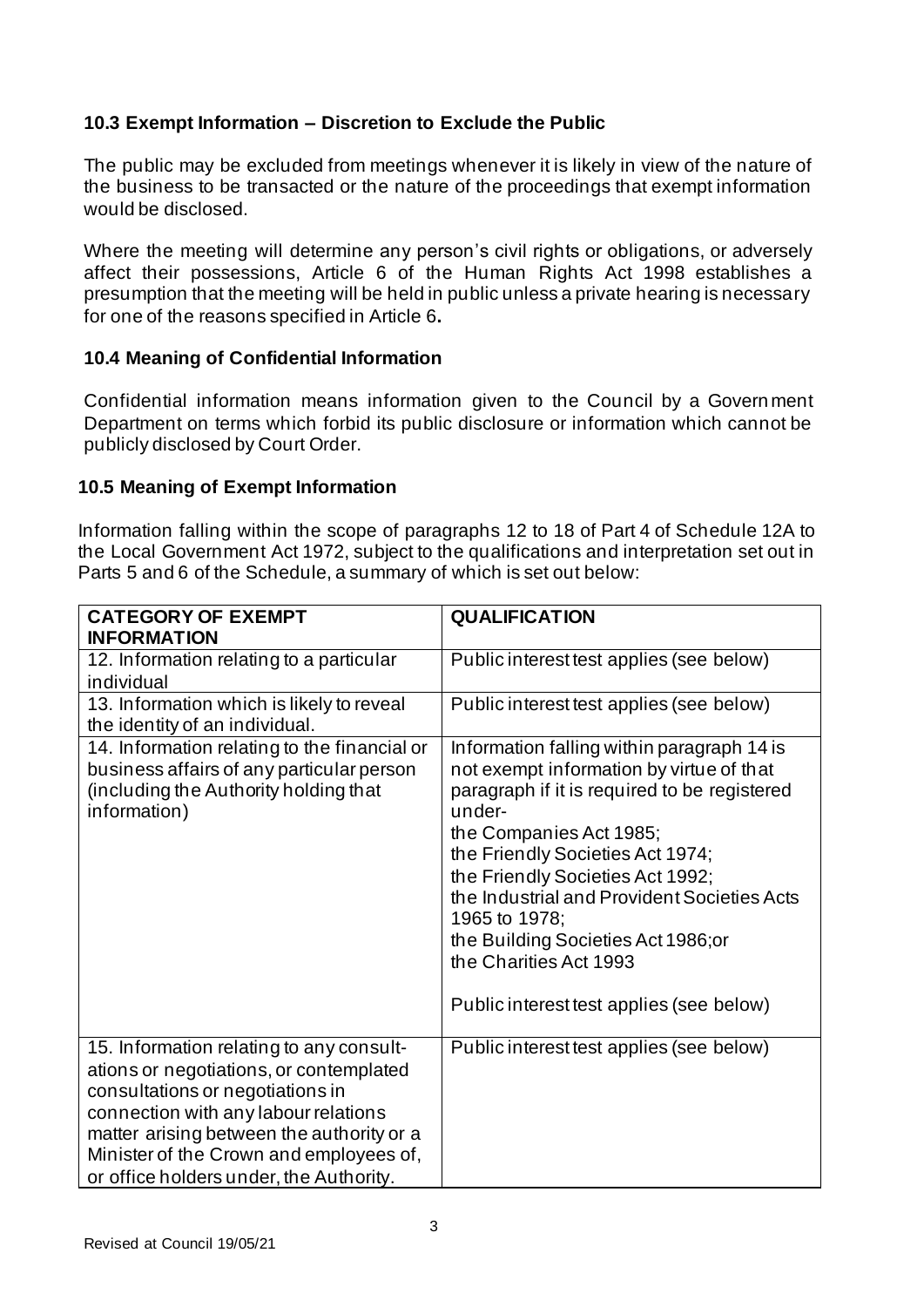| <b>CATEGORY OF EXEMPT</b><br><b>INFORMATION</b>                                                                                                                                                                                                                                                                                                                                                                                                                                                                                                                                                                                                                               | <b>QUALIFICATION</b>                                                                                                                                                                                                                                 |
|-------------------------------------------------------------------------------------------------------------------------------------------------------------------------------------------------------------------------------------------------------------------------------------------------------------------------------------------------------------------------------------------------------------------------------------------------------------------------------------------------------------------------------------------------------------------------------------------------------------------------------------------------------------------------------|------------------------------------------------------------------------------------------------------------------------------------------------------------------------------------------------------------------------------------------------------|
| 16. Information in respect of which a<br>claim to legal professional privilege could<br>be maintained in legal proceedings.                                                                                                                                                                                                                                                                                                                                                                                                                                                                                                                                                   | (No public interest test)                                                                                                                                                                                                                            |
| 17. Information that reveals that the<br>authority proposes;<br>(a) to give under any enactment a notice<br>under or by virtue of which requirements<br>are imposed on a person; or<br>(b) to make an order or direction under<br>any enactment.                                                                                                                                                                                                                                                                                                                                                                                                                              | Public interest test applies (see below)                                                                                                                                                                                                             |
| 18. Information relating to any action<br>taken or to be taken in connection with<br>the prevention, investigation or<br>prosecution of crime.                                                                                                                                                                                                                                                                                                                                                                                                                                                                                                                                | Public interest test applies (see below)                                                                                                                                                                                                             |
| (in relation to a meeting of a standards<br>committee, or a sub-committee of a<br>standards committee, which is convened<br>to consider a matter referred under the<br>provisions of section 70(4) or (5) or 71(2)<br>of the Local Government Act 2000):<br>18A. Information which is subject to any<br>obligations of confidentiality<br>18B. Information which relates in any way<br>to matters concerning national security.<br>18C. The deliberations of a standards<br>committee or a sub-committee of a<br>standards committee established under<br>the provisions of Part 3 of the Local<br>Government Act 2000 in reaching any<br>finding on a matter referred to it. | Public interest test applies (see below)                                                                                                                                                                                                             |
|                                                                                                                                                                                                                                                                                                                                                                                                                                                                                                                                                                                                                                                                               | Information is not exempt if it relates to<br>proposed development for which the local<br>planning authority may grant itself<br>planning permission pursuant to<br>regulation 3 of the Town and Country<br><b>Planning General Regulations 1992</b> |

# **Public Interest Test**

Information which-

- (a) falls within any of paragraphs 12 to 15, 17 and 18 above
- (b) is not prevented from being exempt by virtue of the qualifications above

is exempt information if and so long, as in all the circumstances of the case, the public interest in maintaining the exemption outweighs the public interest in disclosing the information.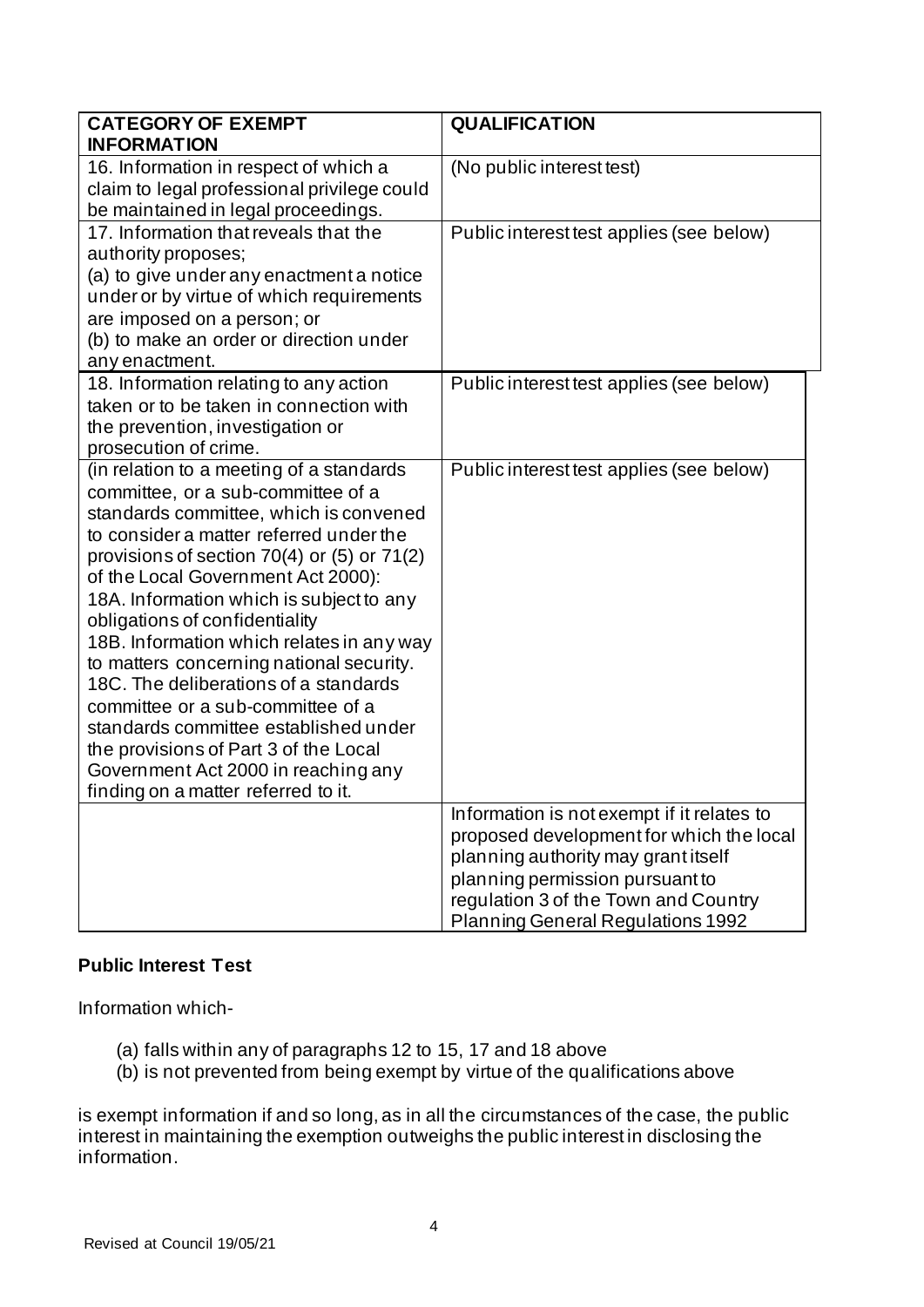# **INTERPRETATION: WALES**

(1) In Parts 4 and 5 and this Part of this Schedule —

"employee" means a person employed under a contract of service;

"financial or business affairs" includes contemplated, as well as past or current, activities;

"labour relations matter" means —

- (a) any of the matters specified in paragraphs (a) to (g) of section 218(1) of the Trade Union and Labour Relations (Consolidation) Act 1992 (matters which may be the subject of a trade dispute, within the meaning of that Act); or
- (b) any dispute about a matter falling within paragraph (a) above;

and for the purposes of this definition the enactments mentioned in paragraph (a) above, with the necessary modifications, shall apply in relation to office-holders under the authority as they apply in relation to employees of the authority;

"office-holder", in relation to the Authority, means the holder of any paid office appointments to which are or may be made or confirmed by the authority or by any joint board on which the authority is represented or by any person who holds any such office or is an employee of the Authority;

"registered" in relation to information required to be registered under the Building Societies Act 1986, means recorded in the public file of any building society (within the meaning of that Act).

(2) Any reference in Parts 4 and 5 and this Part of this Schedule to "the authority" is a reference to the principal council or, as the case may be, the committee or subcommittee in relation to whose proceedings or documents the question whether information is exempt or not falls to be determined and includes a reference —

- (a) in the case of a principal council, to any committee or sub-committee of the council; and
- (b) in the case of a committee, to  $-$
- (i) any constituent principal council;
- (ii) any other principal council by which appointments are made to the committee or whose functions the committee discharges; and
- (iii) any other committee or sub-committee of a principal council falling within sub paragraph (i) or (ii) above; and
- $(c)$  in the case of a sub-committee, to  $-$
- (i) the committee, or any of the committees, of which it is a sub-committee; and
- (ii) any principal council which falls within paragraph (b) above in relation to that committee".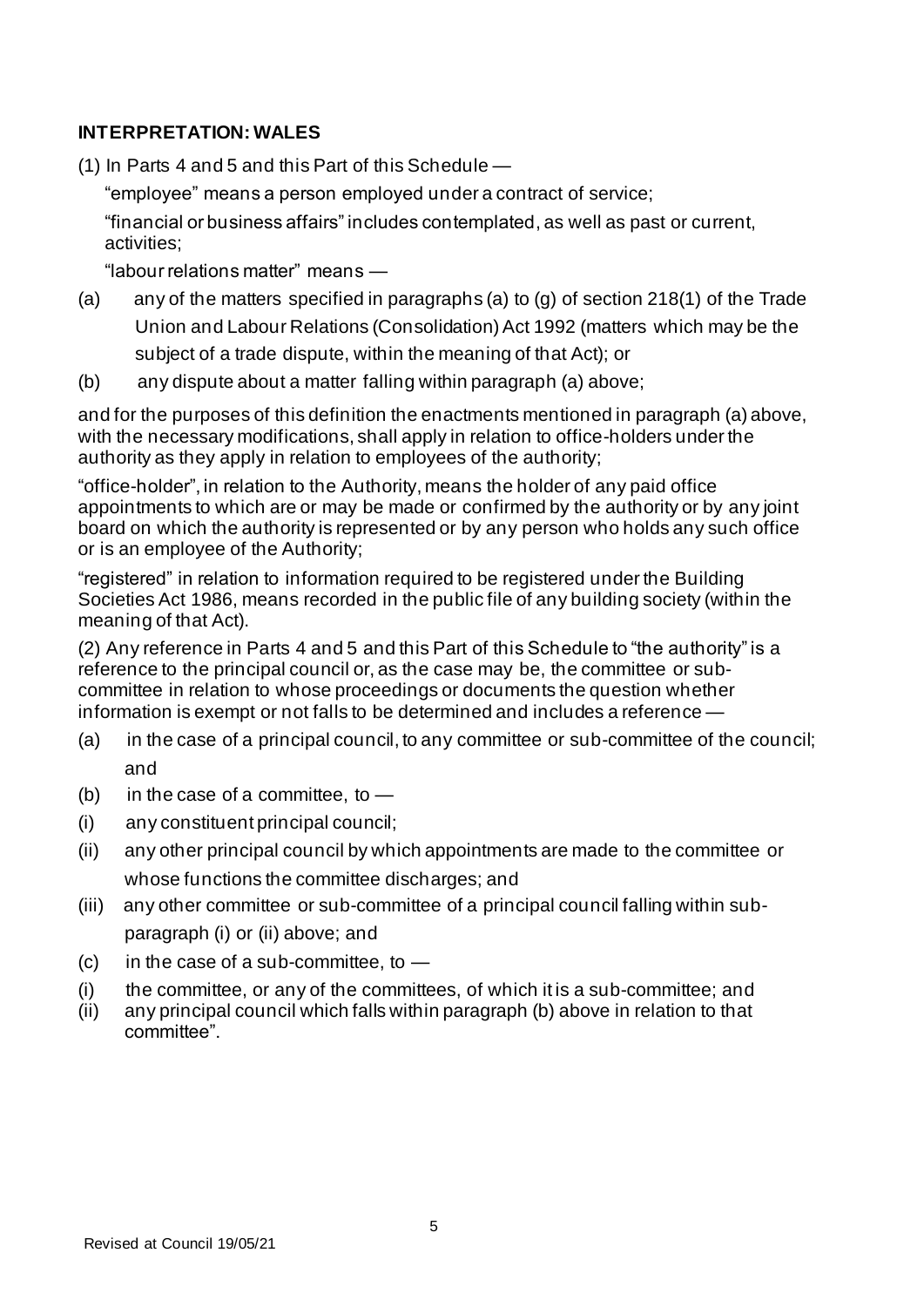# **11**. **EXCLUSION OF ACCESS BY THE PUBLIC TO REPORTS**

If the Monitoring Officer thinks fit, the Council may exclude access by the public to reports which in his or her opinion relate to items during which, in accordance with Rule 10, the meeting is likely not to be open to the public. Such reports will be marked "Not for publication" together with the category of information likely to be disclosed.

# **12. THE FORWARD WORK PROGRAMME**

# **12.1 Period of forward work programme**

The forward work programme will be prepared by the Chief Executive to cover a period of one year. It will be updated quarterly.

# **12.2 Contents of forward work programme**

The forward work programme will contain matters which the Cabinet, Scrutiny Committees and full Council are likely to consider. It will contain information on:

- (a) the timetable for considering the budget and any plans forming part of the Budget and Policy Framework and requiring Council approval, and which body is to consider them;
- (b) the timetable for considering any plans which are the responsibility of the executive;
- (c) any individual matters on which the executive intends to consult in advance of taking a decision, and the timetable for consultation and decision;
- (d) the work programme of the scrutiny committees, to the extent that it is known.

The forward work programme will be published at least 14 days before the start of the period covered. The Chief Executive will also publish the programme on the Council's web site.

# **13. CONSULTATION ON PROPOSALS TO BE CONSIDERED BY THE EXECUTIVE**

13.1. At least 4 weeks should be permitted in the forward plan timetable for consultation with relevant Scrutiny Committees and ward members where a matter is to be considered by the executive and is not urgent (as defined below) or confidential or exempt (as defined in para 10).

13.2 A matter may be considered urgent where the events to which it is addressed were unforeseen at the time that the last forward work programme was produced and a decision is required within 4 weeks.

13.3 A decision can only be treated as urgent if the decision taker (if an individual) or the chair of the body making the decision obtains the agreement of the chair of a relevant scrutiny committee that the taking of the decision cannot be reasonably deferred. If there is no chair of a relevant Scrutiny Committee, or if the chair of each relevant Scrutiny Committee is unable to act then the agreement of the Chair of the Council, or in his/her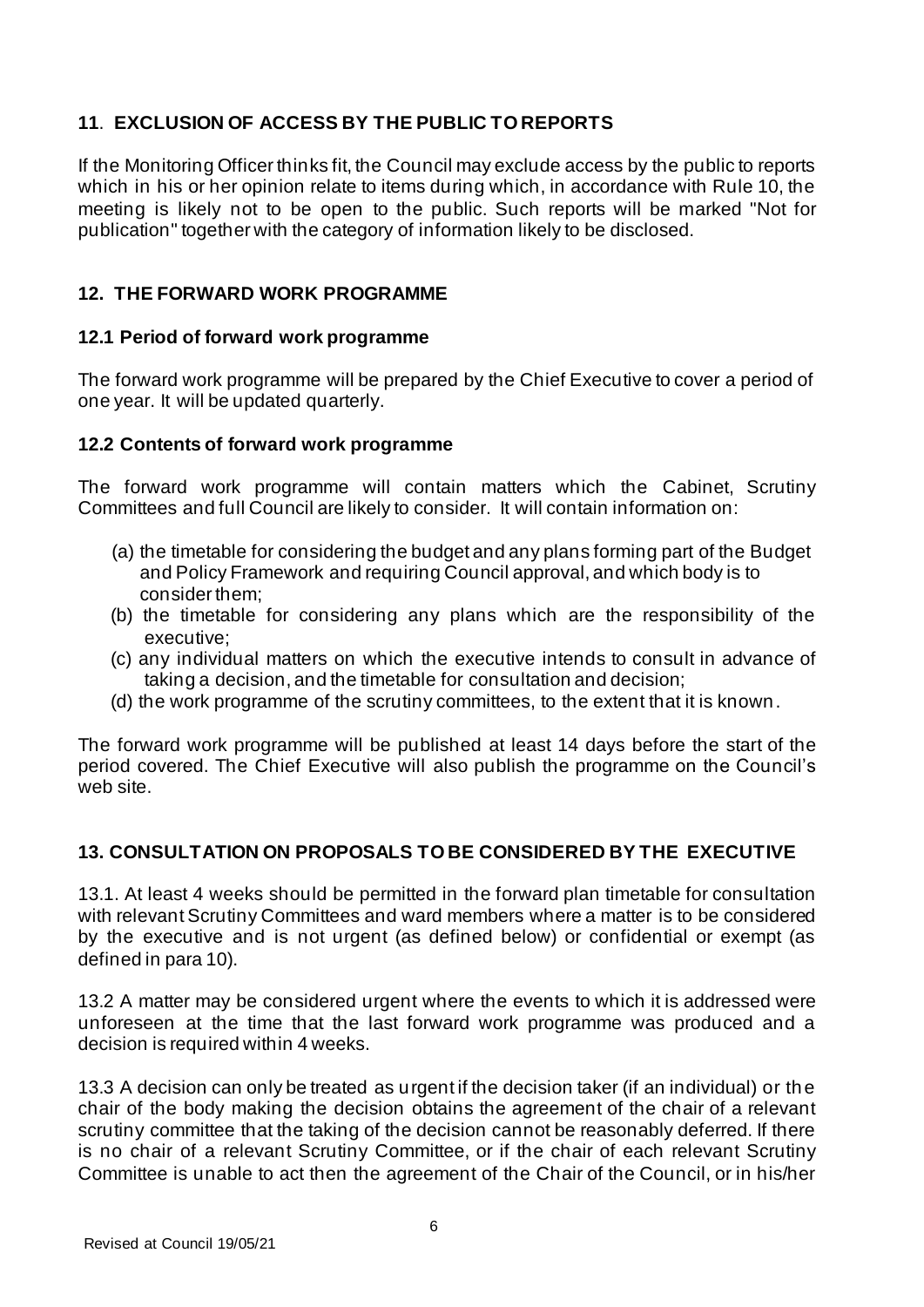absence the Vice Chair will suffice. Any decisions taken under this urgency procedure will be recorded as having been taken in the absence of consultation in the decision record.

# **14. RECORD OF DECISIONS OF THE EXECUTIVE**

# **14.1 The Decision Record**

A written record will be made of every executive decision made by the Cabinet and its committees (if any) and individual members, and by joint committees whose members are all members of a Local Authority executive.

This decision record will include a statement, for each decision, of:

- the decision made:
- the date the decision was made;
- the reasons for that decision:
- any personal interest declared;
- any dispensation to speak granted by the Authority's Standards Committee;
- the consultation undertaken prior to the decision and, if such consultation has not taken place, the reason why.

# **14.2 Preparing the Decision Record**

14.2.1 The Chief Executive or an officer designated by him when attending any meeting of the Cabinet or, where an individual member has made any executive decision, will produce a decision record, normally within three working days of the meeting. The decision will not be implemented until the decision record has been produced, subject to paragraph 14.2.2 below.

14.2.2 Where the date by which an executive decision made by an individual member must be implemented makes compliance with 14.2.1 above impracticable, the decision may be implemented if the decision maker has the agreement of the Chair of the relevant Scrutiny Committee, or if there is no such person or that person is unable to act, the Chair of the Council, or if there is no Chair of the relevant scrutiny committee or the Council, the Vice-Chair of the Council that the making of the decision is urgent and cannot reasonably be deferred.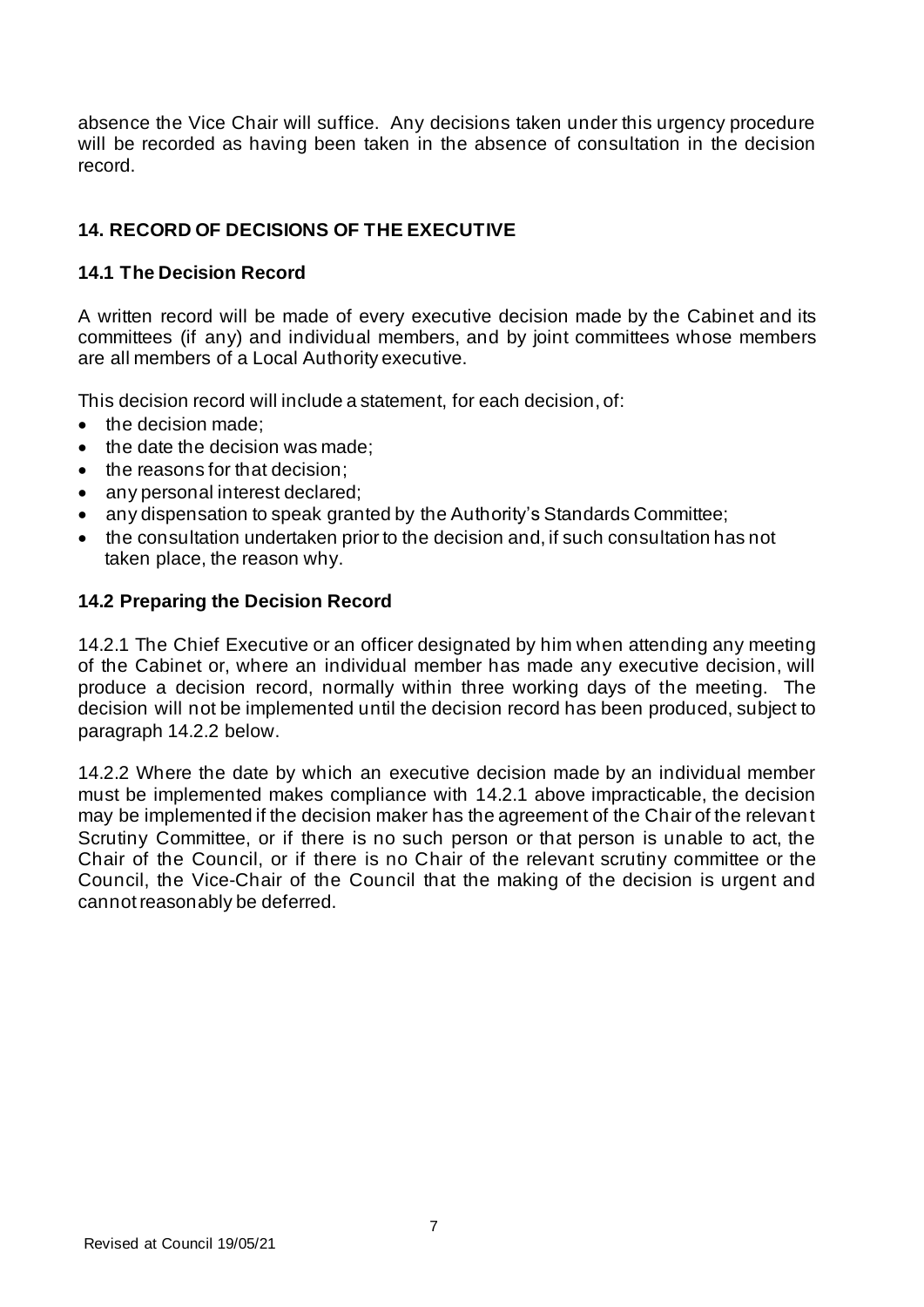# **15. DECISIONS BY AN INDIVIDUAL MEMBER OF THE CABINET**

### **15.1 Reports Intended to be Taken into Account**

Where an individual member of the Cabinet receives a report which he/she intends to take into account in making any decision, then he/she will not make the decision until at least 3 clear days after receipt of that report.

### **15.2 Provision of Copies of Reports to Scrutiny Committees**

On giving of such a report to an individual decision maker, the Chief Executive will give a copy of it to the Chair and members of every relevant Scrutiny Committee as soon as reasonably practicable, and make it publicly available at the same time.

#### **15.3 Record of Individual Decision**

The decision recording rules in para. 14 will apply.

### **16. SCRUTINY COMMITTEE MEMBERS' ACCESS TO DOCUMENTS**

#### **16.1 Rights of access**

Subject to Rule 16.2 below, a Scrutiny Committee will be entitled to access any document which is in the possession or control of the Cabinet or its committees and which contains material relating to:

- (a) any business transacted at a meeting of the Cabinet [or its committees if any; or
- (b) any decision taken by an individual member of the Cabinet.

### **16.2 Limit on Rights**

A Scrutiny Committee will not be entitled to any part of a document that contains:

confidential or exempt information, or advice provided by a political advisor or assistant, unless that information is relevant to an action or decision that is being reviewed or scrutinised or, any review contained in a programme of work of that committee.

### **17. ADDITIONAL RIGHTS OF ACCESS FOR MEMBERS**

### **17.1 Rights of Access**

All members will be entitled to inspect any document which is in the possession or under the control of the Cabinet or its committees if any and contains material relating to any business transacted at a meeting of the Cabinet or by an individual Cabinet member.